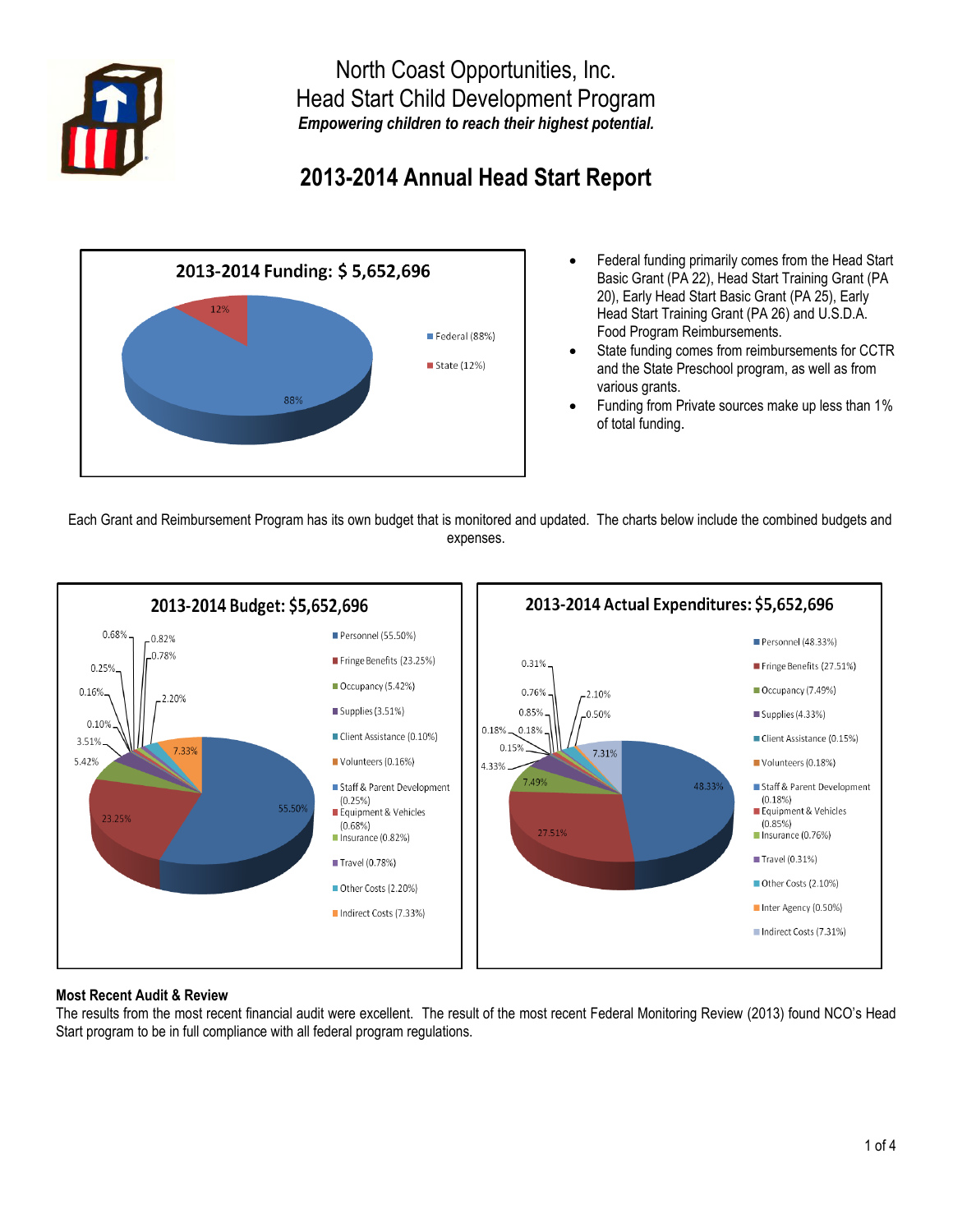### **Eligibility, Enrollment and Children Receiving Services**

NCO Head Start served 527 children (age birth - 4) and their families at 4 Head Start centers located in Lake County, 6 Head Start/Early Head Start centers located throughout Mendocino County and at 3 Early Head Start Home Based programs located in Fort Bragg, Ukiah and Willits. Six pregnant women were served in the Early Head Start home base program. NCO Head Start Child Development Program served approximately 19% of the eligible population. The monthly average enrollment was 100%.

### **Health Services**

Provision of Head Start health services fell within 90 and 100% completion this year. Due to the continuing education of parents, the persistence of staff and the assistance of the Policy Council and Health Services Advisory Council, the program continued to increase percentages of lead tests completed. In the Early Head Start Program ninety-six percent (96%) of the children received well child checks and in the Head Start Program ninety-eight percent (98%) of the children received physicals exams. In the Early Head Start program ninety-eight percent (98%) of the children received dental exams and in Head Start Program ninety-eight percent (98%) of the children received dental exams. Local dentists donated their services last October and November.

### **Parent Involvement**

Head Start focuses on parent engagement in an effort to close the achievement gap and produce positive child outcomes. NCO Head Start acknowledges parents to be their child's first teacher and supports their efforts with weekly educational home activities for the children. Head Start provides a welcoming and comfortable environment for mothers and fathers with various opportunities for involvement including: Health Services Advisory Committee, Parent Committee, Program Policy Council, Parent Meetings, Socializations (Early Head Start) and volunteering in classrooms and gardens.

NCO Head Start staff builds partnerships with parents and encourages them to develop family goals and attend parent events. These events include: parent education sessions where parents learn about pedestrian safety, fire safety, employment/job training programs, the Positive Parenting Program (Triple P), how children learn, mental health/child behavior issues, family literacy, child abuse prevention, preparing healthy meals, good nutrition, community advocacy and planning for transition to kindergarten.

From its beginning Head Start used a dual-generation approach to involve the parents of enrolled children. Parent involvement is a part of a larger construct of family engagement framework, made of research-based strategies to progress in seven Parent and Family Engagement Outcomes. School Readiness is achieved **through** goal-directed relationships between staff and families that are mutual, culturally responsive, and that support what is best for children and families, both individually and collectively. Staff and families share responsibility for children's learning and development, the progress toward outcomes for children and families, and for parent involvement in the program.

| <b>Head Start Parent and Family Engagement Outcomes</b>       |                                                                                                                                                                                                                                                                 |
|---------------------------------------------------------------|-----------------------------------------------------------------------------------------------------------------------------------------------------------------------------------------------------------------------------------------------------------------|
| <b>1. FAMILY WELL-BEING</b>                                   | Parents and families are safe, healthy, and have increased financial security.                                                                                                                                                                                  |
| 2. POSITIVE PARENT-CHILD<br><b>RELATIONSHIPS</b>              | Beginning with transitions to parenthood, parents and families develop warm relationships that nurture<br>their child's learning and development.                                                                                                               |
| <b>3. FAMILIES AS LIFELONG</b><br><b>EDUCATORS</b>            | Parents and families observe, guide, promote, and participate in the everyday learning of their<br>children at home, school, and in their communities.                                                                                                          |
| <b>4. FAMILIES AS LEARNERS</b>                                | Parents and families advance their own learning interests through education, training and other<br>experiences that support their parenting, careers, and life goals.                                                                                           |
| <b>5. FAMILY ENGAGEMENT IN</b><br><b>TRANSITIONS</b>          | Parents and families support and advocate for their child's learning and development as they<br>transition to new learning environments, including EHS to HS, EHS/HS to other early learning<br>environments, and HS to kindergarten through elementary school. |
| <b>6. FAMILY CONNECTIONS TO</b><br><b>PEERS AND COMMUNITY</b> | Parents and families form connections with peers and mentors in formal or informal social networks<br>that are supportive and/or educational and that enhance social well-being and community life.                                                             |
| <b>7. FAMILIES AS ADVOCATES AND</b><br><b>LEADERS</b>         | Parents and families participate in leadership development, decision-making, program policy<br>development, or in community and state organizing activities to improve children's development and<br>learning experiences.                                      |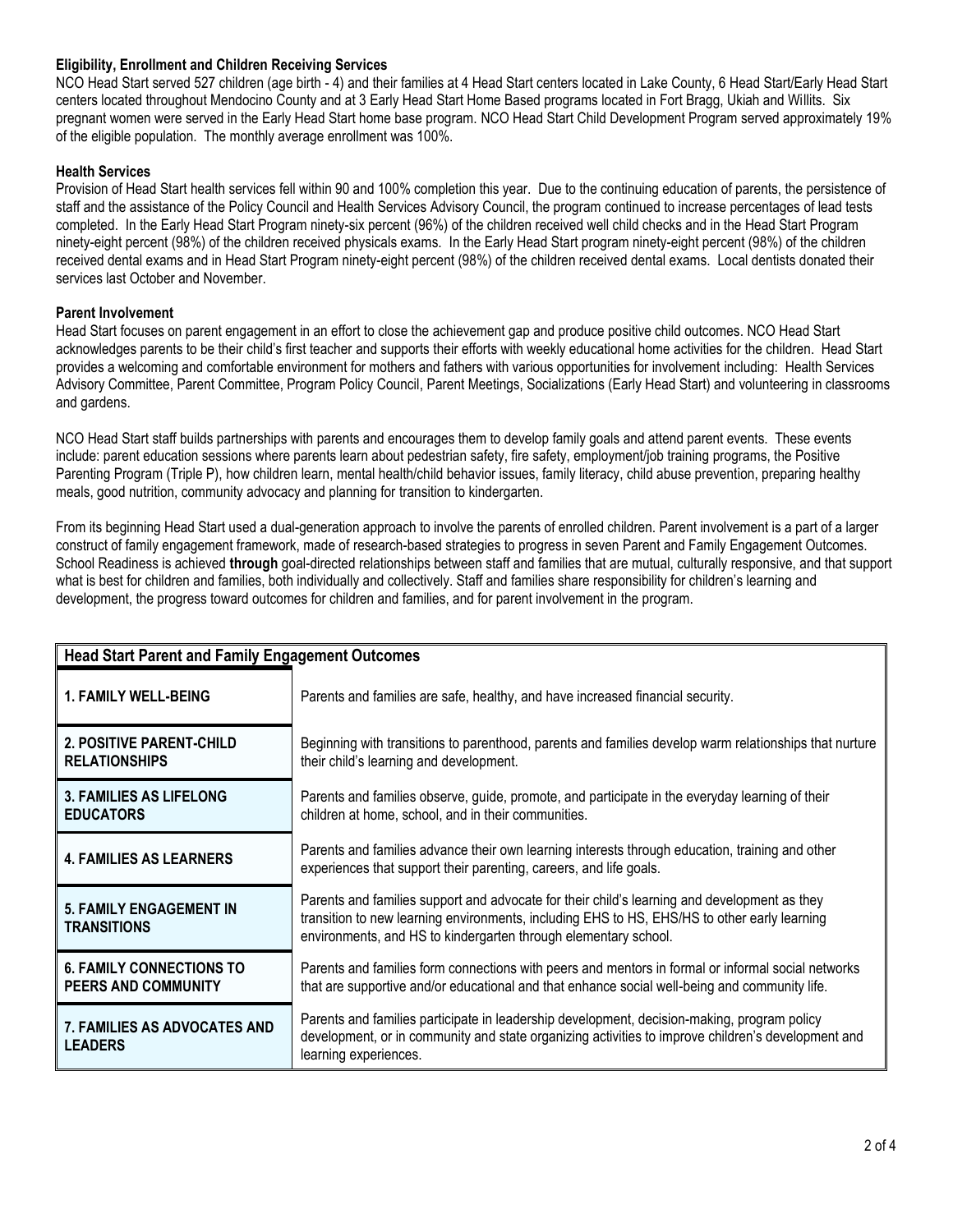During the spring of 2014, 304 parents and guardians of children enrolled in the NCO HSCDP program completed a survey about how they and their families benefited from the variety of services they received. Overwhelmingly, parents and guardians found NCO services very helpful. 88% reported that they found the program very helpful to them personally. 87% reported that they found the program very helpful for their families. These results are a strong testament from the respondents about how much the NCO contributes to their families' well-being.



While there is always room for improvement, the overall message from the survey was that the NCOHSCDP is doing an excellent job serving the needs of the families whose children are enrolled in the program. The program has done a good job aligning its services to the needs of the families served. Further improvement will likely come from the fine tuning of services – perhaps targeting the small pockets of unmet needs or investigating why some groups are not benefiting as much from the program as others.

Percentage of Responses "Very Helpful" 95%

Overall, how much did the

program help your child?

87%

Overall, how much did the program help your family?

88%

Overall, how much did the

program help you?

#### **Kindergarten Transition/School Readiness**

Kindergarten readiness is a high priority for Head Start programs. Head Start's approach to school readiness means that children are ready for school and families support their children's learning.



The Head Start program partners with parents in establishing kindergarten readiness goals that support children's progress across five early childhood learning domains. These domains include (1) language & literacy (2) thinking skills and general knowledge, (3) approaches towards learning, (4) physical well-being & motor development, and (5) social and emotional development. These domains apply to infants, toddlers and preschool-aged children and represent a critical area of learning and development for young children. All goals are aligned with the Head Start Frame Work, State Early Learning Standards, Program Performance Measures and local school expectations.

NCO Head Start measures school readiness three times each year using data from the Desired Results Developmental Profile (DRDP). Based on the results of the 2013-14 DRDP infants, toddlers and preschoolers demonstrated gains across all learning domains.